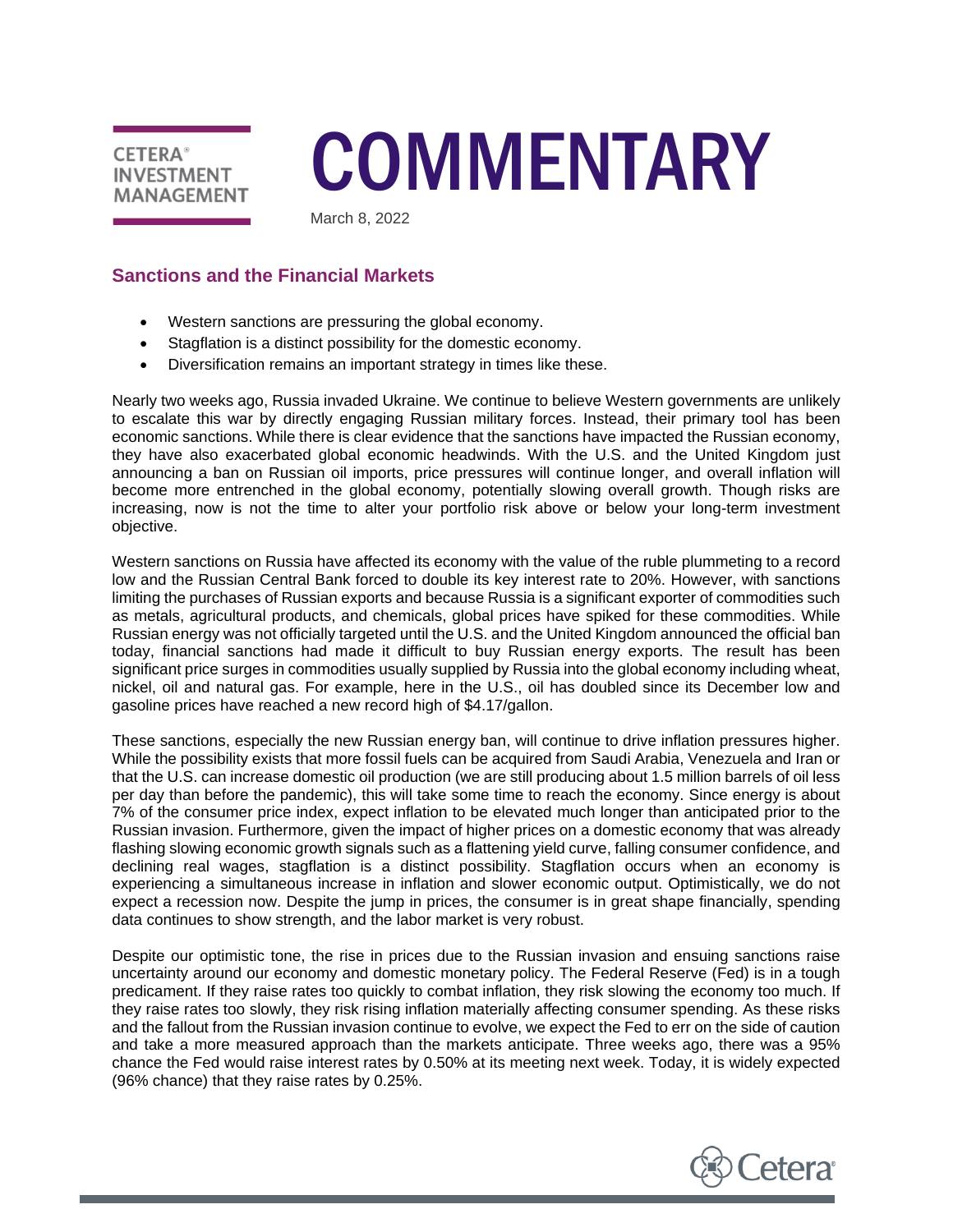With market uncertainty rising every day, we continue to anticipate more volatility for the foreseeable future. Each day brings breaking news around the Russian invasion of Ukraine and the global economic fallout. While risks ebb and flow as events evolve, expect financial markets to react accordingly. Today's events have not been similarly experienced in 80 years so there is much uncertainty. However, one certainty remains – maintaining a long-term perspective with an investment portfolio that is consistent to your goals is vital. Now is not the time to dramatically increase or decrease risk. We maintain that diversification is the key in this market. In these times, your financial professional can help you stay focused on your long-term risk and return goals and help you with your personalized investment objectives.

This report is created by Cetera Investment Management LLC. For more insights and information from the team, follow [@CeteraIM](https://twitter.com/ceteraim?lang=en) on Twitter.